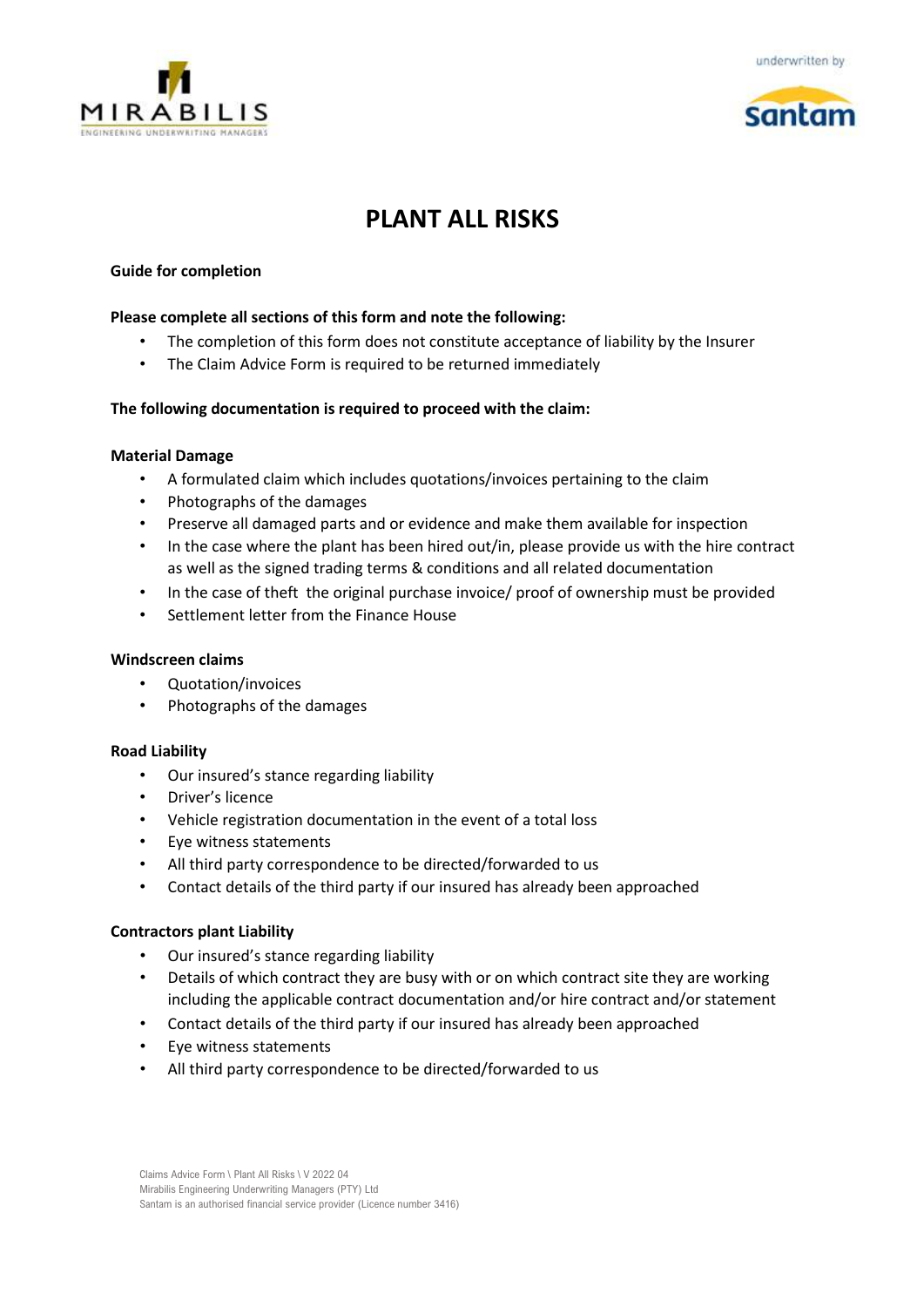



### *Note:* **Quotation/invoice to contain the item description, registration number, serial number, VIN number or engine number**

**Depending on the information we receive, additional information may be required.** 

## **CLAIM ADVICE FORM - PLANT ALL RISKS Please complete in full and return immediately**

\_\_\_\_\_\_\_\_\_\_\_\_\_\_\_\_\_\_\_\_\_\_\_\_\_\_\_\_\_\_\_\_\_\_\_\_\_\_\_\_\_\_\_\_\_\_\_\_\_\_\_\_\_\_\_\_\_\_\_\_\_\_\_\_\_\_\_\_\_\_\_\_\_\_\_\_\_\_\_\_\_\_

\_\_\_\_\_\_\_\_\_\_\_\_\_\_\_\_\_\_\_\_\_\_\_\_\_\_\_\_\_\_\_\_\_\_\_\_\_\_\_\_\_\_\_\_\_\_\_\_\_\_\_\_\_\_\_\_\_\_\_\_\_\_\_\_\_\_\_\_\_\_\_\_\_\_\_\_\_\_\_\_\_\_

\_\_\_\_\_\_\_\_\_\_\_\_\_\_\_\_\_\_\_\_\_\_\_\_\_\_\_\_\_\_\_\_\_\_\_\_\_\_\_\_\_\_\_\_\_\_\_\_\_\_\_\_\_\_\_\_\_\_\_\_\_\_\_\_\_\_\_\_\_\_\_\_\_\_\_\_\_\_\_\_\_\_

\_\_\_\_\_\_\_\_\_\_\_\_\_\_\_\_\_\_\_\_\_\_\_\_\_\_\_\_\_\_\_\_\_\_\_\_\_\_\_\_\_\_\_\_\_\_\_\_\_\_\_\_\_\_\_\_\_\_\_\_\_\_\_\_\_\_\_\_\_\_\_\_\_\_\_\_\_\_\_\_\_\_

\_\_\_\_\_\_\_\_\_\_\_\_\_\_\_\_\_\_\_\_\_\_\_\_\_\_\_\_\_\_\_\_\_\_\_\_\_\_\_\_\_\_\_\_\_\_\_\_\_\_\_\_\_\_\_\_\_\_\_\_\_\_\_\_\_\_\_\_\_\_\_\_\_\_\_\_\_\_\_\_\_\_

\_\_\_\_\_\_\_\_\_\_\_\_\_\_\_\_\_\_\_\_\_\_\_\_\_\_\_\_\_\_\_\_\_\_\_\_\_\_\_\_\_\_\_\_\_\_\_\_\_\_\_\_\_\_\_\_\_\_\_\_\_\_\_\_\_\_\_\_\_\_\_\_\_\_\_\_\_\_\_\_\_\_

\_\_\_\_\_\_\_\_\_\_\_\_\_\_\_\_\_\_\_\_\_\_\_\_\_\_\_\_\_\_\_\_\_\_\_\_\_\_\_\_\_\_\_\_\_\_\_\_\_\_\_\_\_\_\_\_\_\_\_\_\_\_\_\_\_\_\_\_\_\_\_\_\_\_\_\_\_\_\_\_\_\_

\_\_\_\_\_\_\_\_\_\_\_\_\_\_\_\_\_\_\_\_\_\_\_\_\_\_\_\_\_\_\_\_\_\_\_\_\_\_\_\_\_\_\_\_\_\_\_\_\_\_\_\_\_\_\_\_\_\_\_\_\_\_\_\_\_\_\_\_\_\_\_\_\_\_\_\_\_\_\_\_\_\_

\_\_\_\_\_\_\_\_\_\_\_\_\_\_\_\_\_\_\_\_\_\_\_\_\_\_\_\_\_\_\_\_\_\_\_\_\_\_\_\_\_\_\_\_\_\_\_\_\_\_\_\_\_\_\_\_\_\_\_\_\_\_\_\_\_\_\_\_\_\_\_\_\_\_\_\_\_\_\_\_\_\_

POLICY NUMBER: The contract of the set of the set of the set of the set of the set of the set of the set of the set of the set of the set of the set of the set of the set of the set of the set of the set of the set of the

BROKERAGE: \_\_\_\_\_\_\_\_\_\_\_\_\_\_\_\_\_\_\_\_\_\_\_\_\_\_\_\_\_\_\_\_

INSURED CONTACT NAME & NUMBERS: Phone / E –mail/ Cell Phone

SITE PHYSICAL ADDRESS

ITEM NUMBER OF PLANT ON THE POLICY SCHEDULE

MAKE / MODEL / SERIAL NUMBER/YEAR/HOURS COMPLETED

Claims Advice Form \ Plant All Risks \ V 2022 04 Mirabilis Engineering Underwriting Managers (PTY) Ltd Santam is an authorised financial service provider (Licence number 3416)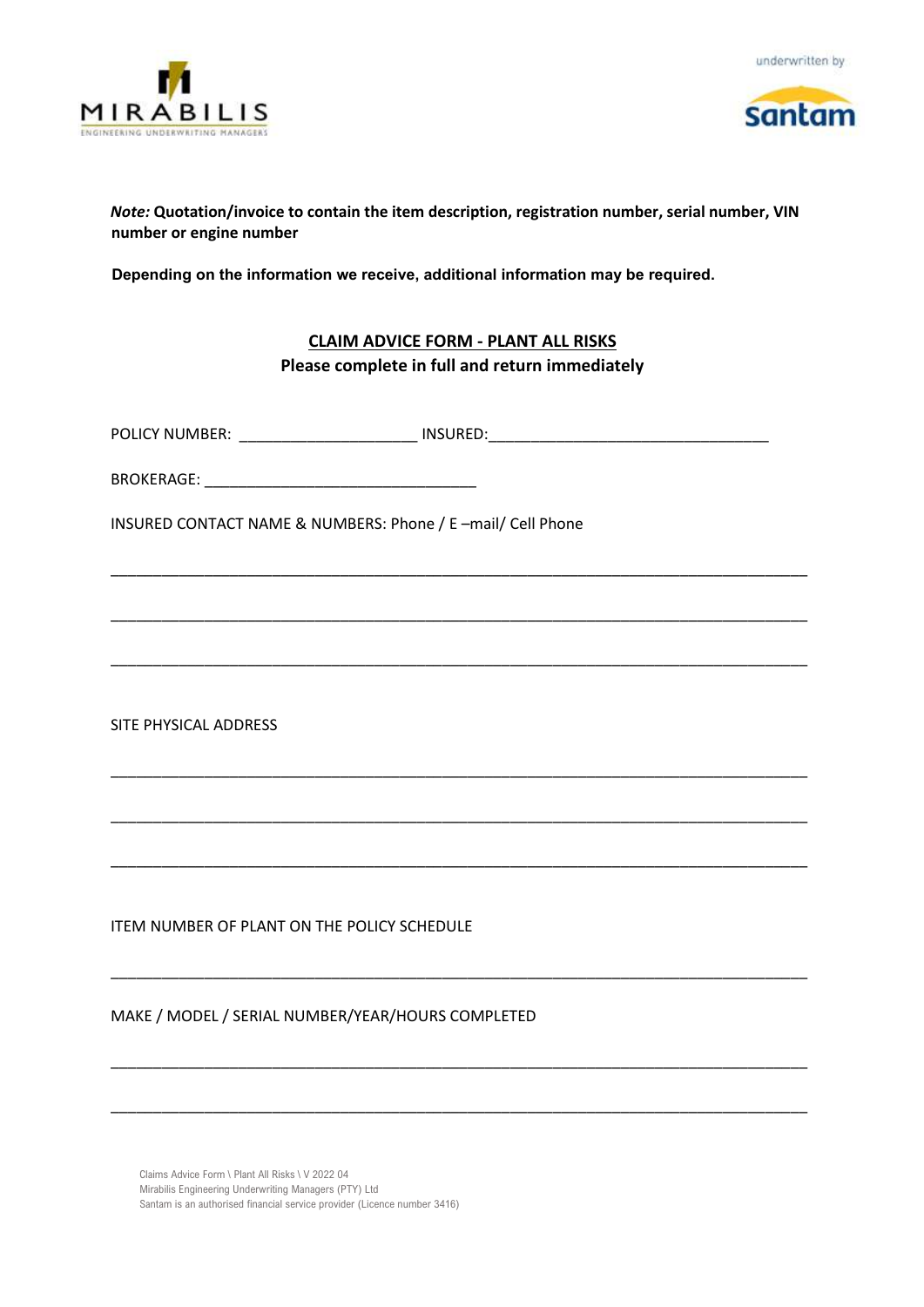





#### DATE & TIME OF LOSS / DAMAGE

WHERE DID LOSS OCCUR (ON SITE/PUBLIC ROAD/OR BEING TRANSPORTED)

\_\_\_\_\_\_\_\_\_\_\_\_\_\_\_\_\_\_\_\_\_\_\_\_\_\_\_\_\_\_\_\_\_\_\_\_\_\_\_\_\_\_\_\_\_\_\_\_\_\_\_\_\_\_\_\_\_\_\_\_\_\_\_\_\_\_\_\_\_\_\_\_\_\_\_\_\_\_\_\_\_\_

\_\_\_\_\_\_\_\_\_\_\_\_\_\_\_\_\_\_\_\_\_\_\_\_\_\_\_\_\_\_\_\_\_\_\_\_\_\_\_\_\_\_\_\_\_\_\_\_\_\_\_\_\_\_\_\_\_\_\_\_\_\_\_\_\_\_\_\_\_\_\_\_\_\_\_\_\_\_\_\_\_\_

\_\_\_\_\_\_\_\_\_\_\_\_\_\_\_\_\_\_\_\_\_\_\_\_\_\_\_\_\_\_\_\_\_\_\_\_\_\_\_\_\_\_\_\_\_\_\_\_\_\_\_\_\_\_\_\_\_\_\_\_\_\_\_\_\_\_\_\_\_\_\_\_\_\_\_\_\_\_\_\_\_\_

\_\_\_\_\_\_\_\_\_\_\_\_\_\_\_\_\_\_\_\_\_\_\_\_\_\_\_\_\_\_\_\_\_\_\_\_\_\_\_\_\_\_\_\_\_\_\_\_\_\_\_\_\_\_\_\_\_\_\_\_\_\_\_\_\_\_\_\_\_\_\_\_\_\_\_\_\_\_\_\_\_\_

\_\_\_\_\_\_\_\_\_\_\_\_\_\_\_\_\_\_\_\_\_\_\_\_\_\_\_\_\_\_\_\_\_\_\_\_\_\_\_\_\_\_\_\_\_\_\_\_\_\_\_\_\_\_\_\_\_\_\_\_\_\_\_\_\_\_\_\_\_\_\_\_\_\_\_\_\_\_\_\_\_\_

\_\_\_\_\_\_\_\_\_\_\_\_\_\_\_\_\_\_\_\_\_\_\_\_\_\_\_\_\_\_\_\_\_\_\_\_\_\_\_\_\_\_\_\_\_\_\_\_\_\_\_\_\_\_\_\_\_\_\_\_\_\_\_\_\_\_\_\_\_\_\_\_\_\_\_\_\_\_\_\_\_\_

\_\_\_\_\_\_\_\_\_\_\_\_\_\_\_\_\_\_\_\_\_\_\_\_\_\_\_\_\_\_\_\_\_\_\_\_\_\_\_\_\_\_\_\_\_\_\_\_\_\_\_\_\_\_\_\_\_\_\_\_\_\_\_\_\_\_\_\_\_\_\_\_\_\_\_\_\_\_\_\_\_\_

\_\_\_\_\_\_\_\_\_\_\_\_\_\_\_\_\_\_\_\_\_\_\_\_\_\_\_\_\_\_\_\_\_\_\_\_\_\_\_\_\_\_\_\_\_\_\_\_\_\_\_\_\_\_\_\_\_\_\_\_\_\_\_\_\_\_\_\_\_\_\_\_\_\_\_\_\_\_\_\_\_\_

\_\_\_\_\_\_\_\_\_\_\_\_\_\_\_\_\_\_\_\_\_\_\_\_\_\_\_\_\_\_\_\_\_\_\_\_\_\_\_\_\_\_\_\_\_\_\_\_\_\_\_\_\_\_\_\_\_\_\_\_\_\_\_\_\_\_\_\_\_\_\_\_\_\_\_\_\_\_\_\_\_\_

OPERATORS NAME AND CONTACT NUMBER (ATTACH COPY OF CERTIFICATE)

NAME AND CONTACT NUMBER OF THIRD PARTY RESPONSIBLE FOR CAUSING DAMAGE

ESTIMATED COST OF REPAIR

WAS THE PLANT ITEM ON HIRE AT THE TIME OF THE LOSS: **YES / NO** (If yes, attach copies of the hire documentation)

\_\_\_\_\_\_\_\_\_\_\_\_\_\_\_\_\_\_\_\_\_\_\_\_\_\_\_\_\_\_\_\_\_\_\_\_\_\_\_\_\_\_\_\_\_\_\_\_\_\_\_\_\_\_\_\_\_\_\_\_\_\_\_\_\_\_\_\_\_\_\_\_\_\_\_\_\_\_\_\_\_\_

\_\_\_\_\_\_\_\_\_\_\_\_\_\_\_\_\_\_\_\_\_\_\_\_\_\_\_\_\_\_\_\_\_\_\_\_\_\_\_\_\_\_\_\_\_\_\_\_\_\_\_\_\_\_\_\_\_\_\_\_\_\_\_\_\_\_\_\_\_\_\_\_\_\_\_\_\_\_\_\_\_\_

\_\_\_\_\_\_\_\_\_\_\_\_\_\_\_\_\_\_\_\_\_\_\_\_\_\_\_\_\_\_\_\_\_\_\_\_\_\_\_\_\_\_\_\_\_\_\_\_\_\_\_\_\_\_\_\_\_\_\_\_\_\_\_\_\_\_\_\_\_\_\_\_\_\_\_\_\_\_\_\_\_\_

POLICE STATION & REFERENCE

Claims Advice Form \ Plant All Risks \ V 2022 04 Mirabilis Engineering Underwriting Managers (PTY) Ltd Santam is an authorised financial service provider (Licence number 3416)